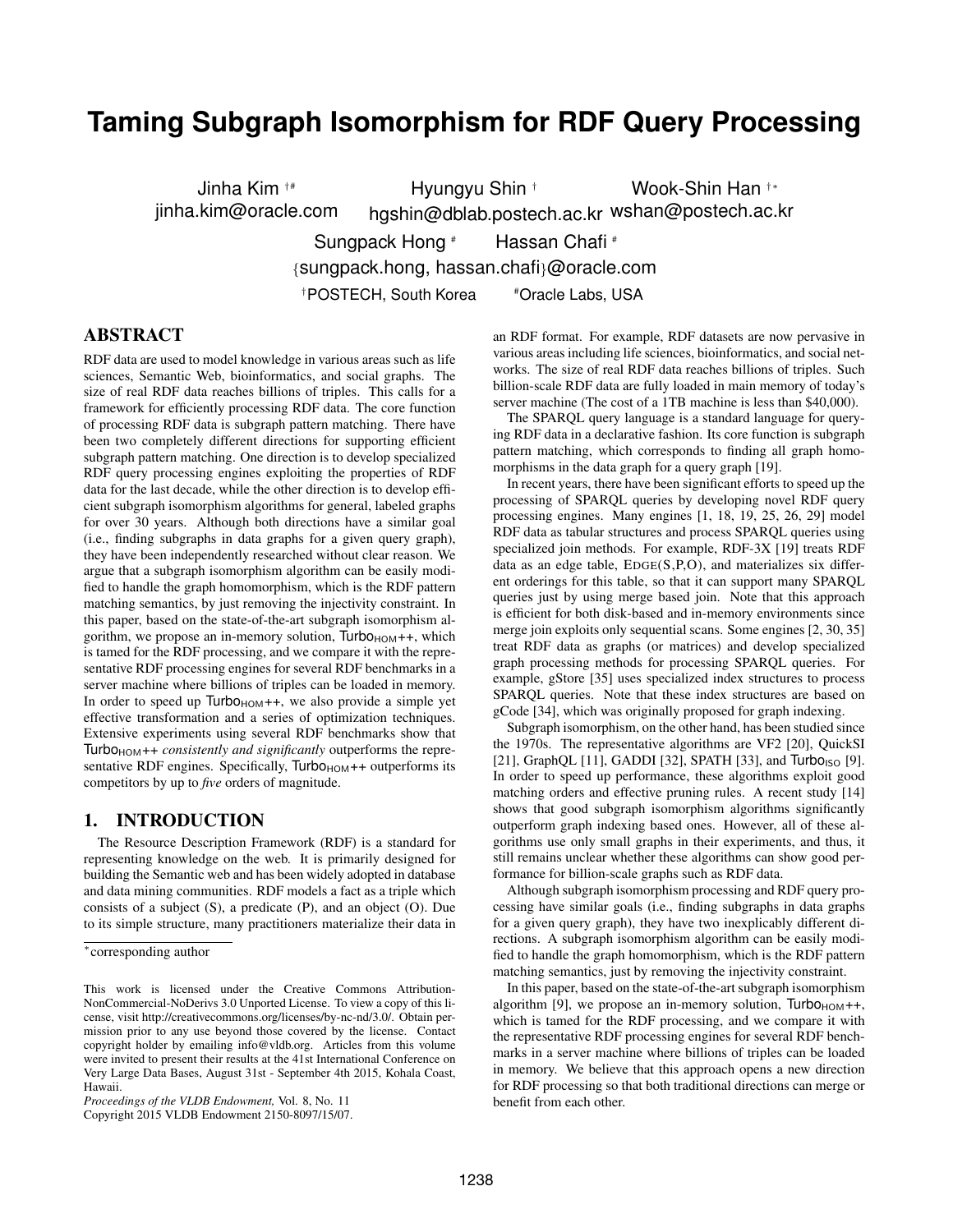By transforming RDF graphs into labeled graphs, we can apply subgraph homomorphism methods to RDF query processing. Extensive experiments using several benchmarks show that a direct modification of  $Turbo<sub>ISO</sub>$  outperforms the RDF processing engines for queries which require a small amount of graph exploration. However, for some queries which require a large amount of graph exploration, the direct modification is slower than some of its competitors. This poses an important research question: "*Is this phenomenon due to inherent limitations of the graph homomorphism (subgraph isomorphism) algorithm?*" Our profile results show that two major subtasks of  $Turbo<sub>ISO</sub>$  — 1) exploring candidate subgraphs in  $ExploreC and idateRegion$  and 2) enumerating solutions based on candidate regions in  $SubgraphSearch$ — require performance improvement. Turbo $H_{\text{HOM}}$ ++ resolves such performance hurdles by proposing the type-aware transformation and tailored optimization techniques.

First, in order to speed up  $ExploreC andidateRegion$ , we propose a novel transformation (Section 4.1), called *type-aware transformation*, which is simple yet effective in processing SPARQL queries. In type-aware transformation, by embedding the types of an entity (i.e., a subject or object) into a vertex label set, we can eliminate corresponding query vertices/edges from a query graph. With type-aware transformation, the query graph size decreases, its topology becomes simpler than the original query, and thus, this transformation improves performance accordingly by reducing the amount of graph exploration.

In order to optimize performance in depth, in both  $Explore$ -CandidateRegion and SubgraphSearch, we propose a series of optimization techniques (Section 4.3), each of which contributes to performance improvement significantly for such slow queries. In addition, we explain how  $Turbo<sub>HOM</sub>++$  is extended to support 1) general SPARQL features such as OPTIONAL, and FILTER, and 2) parallel execution for  $Turbo<sub>HOM</sub>++$  in a non-uniform memory access (NUMA) architecture [15, 16]. These general features are necessary to execute comprehensive benchmarks such as Berlin SPARQL benchmark (BSBM) [3]. Note also that, when the RDF data size grows large, we have to rely on the NUMA architecture.

Extensive experiments using several representative benchmarks show that  $Turbo<sub>HOM</sub>++$  consistently and significantly outperforms all its competitors for all queries tested. Specifically, our method outperforms the competitors by up to five orders of magnitude with only a single thread. This indicates that a subgraph isomorphism algorithm tamed for RDF processing can serve as an in-memory RDF accelerator on top of a commercial RDF engine for *real-time* RDF query processing.

Our contributions are as follows. 1) We provide the first direct comparison between RDF engines and the state-of-the-art subgraph isomorphism method tamed for RDF processing, Turbo<sub>HOM</sub>++, through extensive experiments and analyze experimental results in depth. 2) In order to simplify a query graph, we propose a novel transformation method called type-aware transformation, which contributes to boosting query performance. 3) In order to speed up query performance further, we propose a series of performance optimizations as well as NUMA-aware parallelism for fast RDF query processing. 4) Extensive experiments using several benchmarks show that the optimized subgraph isomorphism method consistently and significantly outperforms representative RDF query processing engines.

The rest of the paper is organized as follows. Section 2 describes the subgraph isomorphism, its state-of-the-art algorithms, Turbo<sub>ISO</sub>, and their modification for the graph homomorphism. Section 3 presents how a direct modification of Turbo<sub>ISO</sub>, Turbo<sub>HOM</sub>, handles the SPARQL pattern matching. Section 4 describes how we

obtain Turbo $H_{\text{HOM}} + f$  from Turbo $H_{\text{HOM}}$  using the type-aware transformation and optimizations for the efficient SPARQL pattern matching. Section 5 reviews the related work. Section 6 presents the experimental result. Finally, Section 7 presents our conclusion. Note that due to the space limit, please refer [13] for how  $Turbo<sub>HOM</sub>$ ++ handle OPTIONAL, UNION, FILTER keywords, and parallelize.

# 2. PRELIMINARY

#### 2.1 Subgraph Isomorphism and RDF Pattern Matching Semantic

Suppose that a labeled graph is defined as  $g(V, E, L)$ , where V is a set of vertices,  $E(\subseteq V\times V)$  is a set of edges, and  $L$  is a labeling function which maps from a vertex or an edge to the corresponding label set or label, respectively. Then, the subgraph isomorphism is defined as follows.

*Definition 1.* [14] Given a query graph  $q(V, E, L)$  and a data graph  $g(V', E', L')$ , a *subgraph isomorphism* is an injective function  $M: V \to V'$  such that  $1)$   $\forall v \in V, L(v) \subseteq L'(M(v))$  and 2)  $\forall (u, v) \in E, (M(u), M(v)) \in E'$  and  $L(u, v) = L'(M(u), M(v))$ .

If a query vertex,  $u$ , has a blank label set (or does not specify vertex label equivalently), it can match any data vertex. Here,  $L(u) = \emptyset$ , and thus, the subset condition,  $L(u) \subseteq L'(M(u))$ , is always satisfied. Similarly, if a query edge  $(u, v)$  has a blank label, it can match any data edge by generalizing the equality condition  $L(u, v) = L'(M(u), M(v))$  to  $L(u, v) \subseteq L'(M(u), M(v)).$ 

The graph homomorphism [6] is easily obtained from the subgraph isomorphism by just removing the injective constraint on  $M$ in Definition 1. Even though the RDF pattern matching semantics is based on the graph homomorphism, to answer SPARQL queries which have variables on predicates, a mapping from a query edge to an edge label is also required. We call such graph homomorphism the *e(xtended)-graph homomorphism* and present a formal definition for it as follows.

*Definition 2.* Given a query graph  $q(V, E, L)$  and a data graph  $g(V', E', L')$ , an *e*(xtended)-graph homomorphism is a pair of two mapping functions, a query vertex to data vertex function  $M_v$ :  $V \to V'$  such that  $1 \forall v \in V, L(v) \subseteq L'(M_v(v))$  and  $2 \forall (u, v) \in$  $E,(M_v(u),M_v(v)) \in E'$ , and  $L(u,v) = L'(M_v(u),M_v(v)),$ and a query edge to edge label function  $M_e: V \times V \rightarrow L$  such that  $\forall (u, v) \in E, M_e(u, v) = L'(M_v(u), M_v(v)).$ 

The subgraph isomorphism problem (resp. the e-graph homomorphism problem) is to find all distinct subgraph isomorphisms (resp. e-graph homomorphisms) of a query graph in a data graph.

Figure 1 shows a query  $q_1$  and a data graph  $q_1$ . In  $q_1$ , means a blank vertex label set or blank edge label. In the subgraph isomorphism, there is only one solution –  $M^1 = \{(u_0, v_0), (u_1, v_1), (u_2,$  $v_2$ ,  $(u_3, v_3)$ ,  $(u_4, v_4)$ . In the e-graph homomorphism, there are three solutions  $-M_v^1 = M^1$ ,  $M_e^1 = \{((u_0, u_1), a), ((u_0, u_4), b),$  $((u_2, u_1), a), ((u_2, u_3), a), ((u_3, u_4), c)\}, M_v^2 = \{(u_0, v_2), (u_1,$  $(v_3), (u_2, v_2), (u_3, v_3), (u_4, v_5) \}, M_e^2 = M_e^1$ , and  $M_v^3 = \{(u_0, v_2),$  $(u_1, v_1), (u_2, v_2), (u_3, v_3), (u_4, v_5) \}, M_e^3 = M_e^1.$ 

#### $2.2$  Turbo<sub>ISO</sub>

In this subsection, we introduce the state-of-the art subgraph isomorphism solution,  $Turbo<sub>ISO</sub>[9]$ , and its modification for the egraph homomorphism. Although we only describe the modification of  $Turbo<sub>ISO</sub>$  for the e-graph homomorphism, such modification is applicable to other subgraph isomorphism algorithms including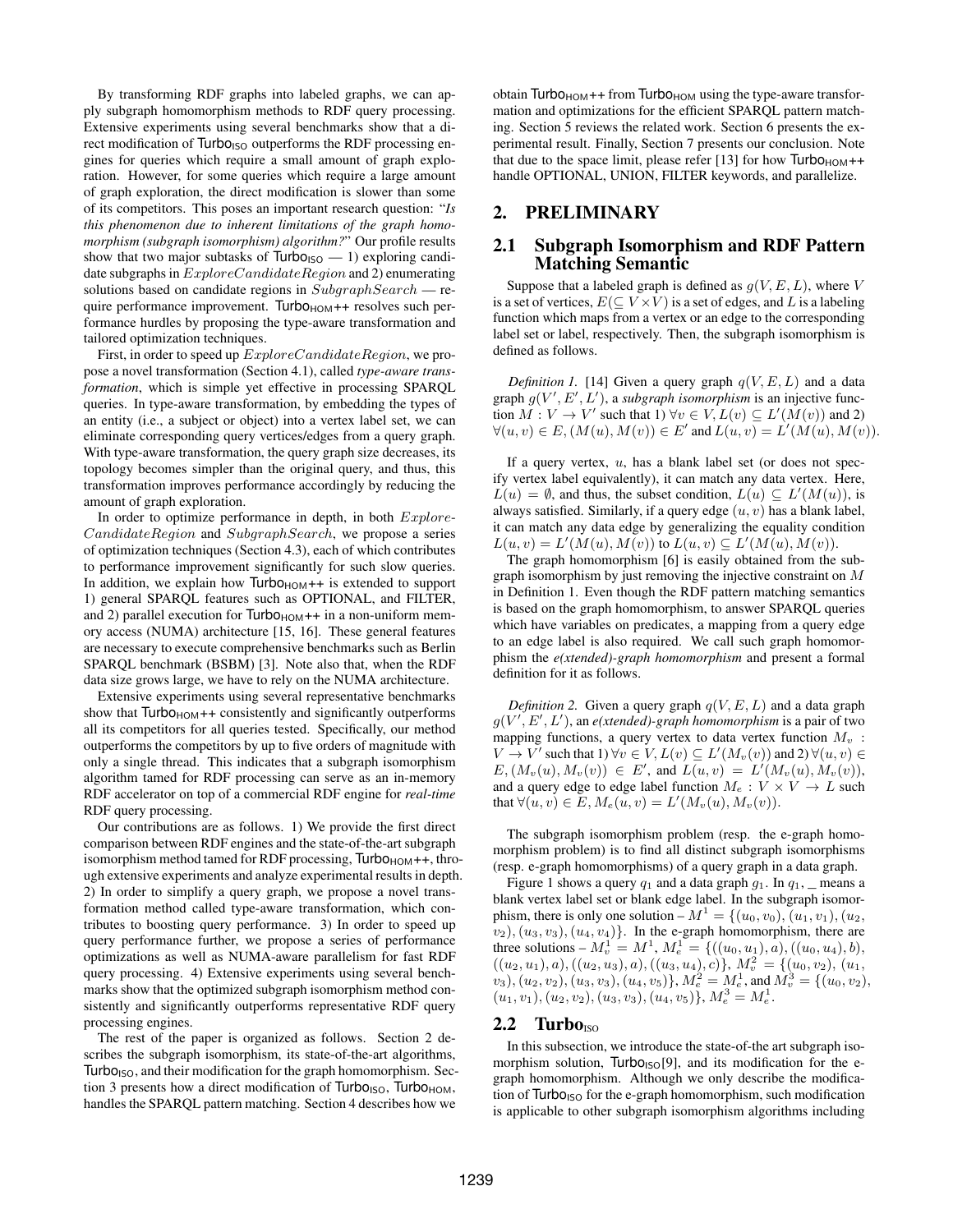

Figure 1: Example of subgraph isomorphism and e-graph homomorphism.

VF2 [20], QuickSI [21], GraphQL [11], GADDI [32], and SPATH [33], since all of the subgraph algorithms mentioned are instances of a generic subgraph isomorphism framework [14].

Turbo<sub>ISO</sub> presents an effective method for the notorious *matching order* problem from which all the previous subgraph isomorphism algorithms have suffered [14]. Figure 2 illustrates an example of the matching order problem, where  $q_2$  is the query graph, and  $g_2$  is the data graph<sup>1</sup>. Note that this example query results in no answers. However, the time to finish this query can differ drastically by how one chooses the matching order, as it leads to different number of comparisons. For instance, a matching order  $< u_0, u_2, u_1, u_3 >$  requires  $1 + 10000 * 10 * 5$  comparisons while a different matching order  $\langle u_0, u_3, u_1, u_2 \rangle$  requires only  $1 + 5$ \* 10 comparisons.



Figure 2: Example of showing the matching order problem.

Turbo<sub>ISO</sub> solves the matching order problem with *candidate region exploration*, a technique that accurately estimates the number of candidate vertices for a given query path [9]. In particular, Turbo $_{ISO}$  first identifies candidate data subgraphs (i.e., candidate regions) from the starting vertices (e.g. the shaded area in Figure 2b), then explores each region by performing a depth-first search, which allows almost exact selectivity for each query path.

Algorithm 1 outlines the overall procedure of  $Turbo<sub>ISO</sub>$  in detail. First, if a query graph has only one vertex  $u$  and no edge, it is sufficient to retrieve all data vertices which have  $u$ 's labels  $(= V(g)_{L(u)})$  and to find a subgraph isomorphism for each of them (lines 2–4). Otherwise, it selects the starting query vertex from the query graph (line 6). Then, it transforms the query graph into its corresponding query tree (line 7). After getting the query tree, for each data vertex that contains the vertex label of the starting query vertex, the candidate region is obtained by exploring the data graph (lines 9). If the candidate region is not empty, its matching order is determined (line 11). The data vertex,  $v_s$ , is mapped to the first query vertex  $u_s$  by assigning  $M(u_s) = v_s$  and  $F(v_s) = true$ where  $F : V \rightarrow boolean$  is a function which checks whether a data vertex is mapped or not (line 12). Then, the remaining subgraph matching is conducted (line 13). Lastly, the mapping  $(u_s, v_s)$  is restored by removing the mapping for  $u_s$  and assigning  $F(v_s) = false$  (line 14).

| <b>Algorithm 1 Turbo</b> <sub>lsO</sub> $(g(V, E, L), q(V', E', L'))$ |
|-----------------------------------------------------------------------|
| <b>Require:</b> q: query graph, q: data graph                         |
| <b>Ensure:</b> all subgraph isomorphisms from $q$ to $q$ .            |
| 1: if $V(q) = \{u\}$ and $E = \phi$ then                              |
| for each $v \in V(g)_{L(u)}$ do<br>2:                                 |
| report $M = \{(u, v)\}\$<br>3:                                        |
| 4:<br>end for                                                         |
| $5:$ else                                                             |
| 6:<br>$u_s \leftarrow ChooseStartQueryVertex(q, q)$                   |
| $q' \leftarrow WriteQueryTree(q, u_s)$<br>7:                          |
| for each $v_s \in \{v v \in V, L(u_s) \subseteq L(v)\}\$ do<br>8:     |
| $CR \leftarrow ExploreC and idateRegion(u_s, v_s)$<br>9:              |
| if $CR$ is not empty then<br>10:                                      |
| $order \leftarrow DetermineMatchingOrder(q', CR)$<br>11:              |
| $UpdateState(M, F, u_s, v_s)$<br>12:                                  |
| $SubgraphSearch(q, q', q, CR, order, 1)$<br>13:                       |
| $RestoreState(M, F, us, vs)$<br>14:                                   |
| end if<br>15:                                                         |
| 16:<br>end for                                                        |
| $17:$ end if                                                          |
|                                                                       |

ChooseStartQueryVertex. ChooseStartQueryV ertex tries to pick the starting query vertex which has the least number of candidate regions. First, as a rough estimation, the query vertices are ranked by their scores. The score of a query vertex  $u$ is  $rank(u) = \frac{freq(g, L(u))}{deg(u)}$ , where  $freq(g, L(u))$  is the number of data vertices that have  $u$ 's vertex labels. The score function prefers lower frequencies and higher degrees. After obtaining the topk least-scored query vertices, the number of candidate regions is more accurately estimated for each of them by using the degree filter and the neighborhood label frequency (NLF) filter. The degree filter qualifies the data vertices which have equal or higher degree than their corresponding query vertices. The NLF filter qualifies the data vertices which have equal or larger number of neighbors for all distinct labels of the query vertex. In Figure 2, for example,  $u_0$  becomes the starting query vertex since it has the least number of candidate regions  $(= 1)$ .

WriteQueryTree. Next,  $WriteQueryTree$  transforms the query graph to the query tree. From the starting query vertex obtained by  $ChooseStartQueryVertex$ , a breath-first tree traversal is conducted. Every non-tree edge  $(u, v)$  of the query graph also is recorded in the corresponding query tree. For example, when  $u_0$  is the starting query vertex, the non-tree edges of  $q_2$ 's query tree are  $(u_1, u_2), (u_1, u_3)$ , and  $(u_2, u_3)$ .

ExploreCandidateRegion. Using the query tree and the starting query vertex,  $ExploreC and *idade Region* collects the candidate$ regions. A candidate region is obtained by exploring the data graph from the starting query vertex in a depth-first manner following the topology of the query tree. During the exploration, the injectivity constraint should be enforced. The shaded area of Figure 2b is the candidate region  $CR(v_0)$  based on  $q_2$ 's query tree. Note that the candidate region expansion is conducted only after the current data vertex satisfies the constraints of the degree filter and the NLF filter.

<sup>&</sup>lt;sup>1</sup>For simplicity, we omit the edge labels and allow only one vertex label in the data graph.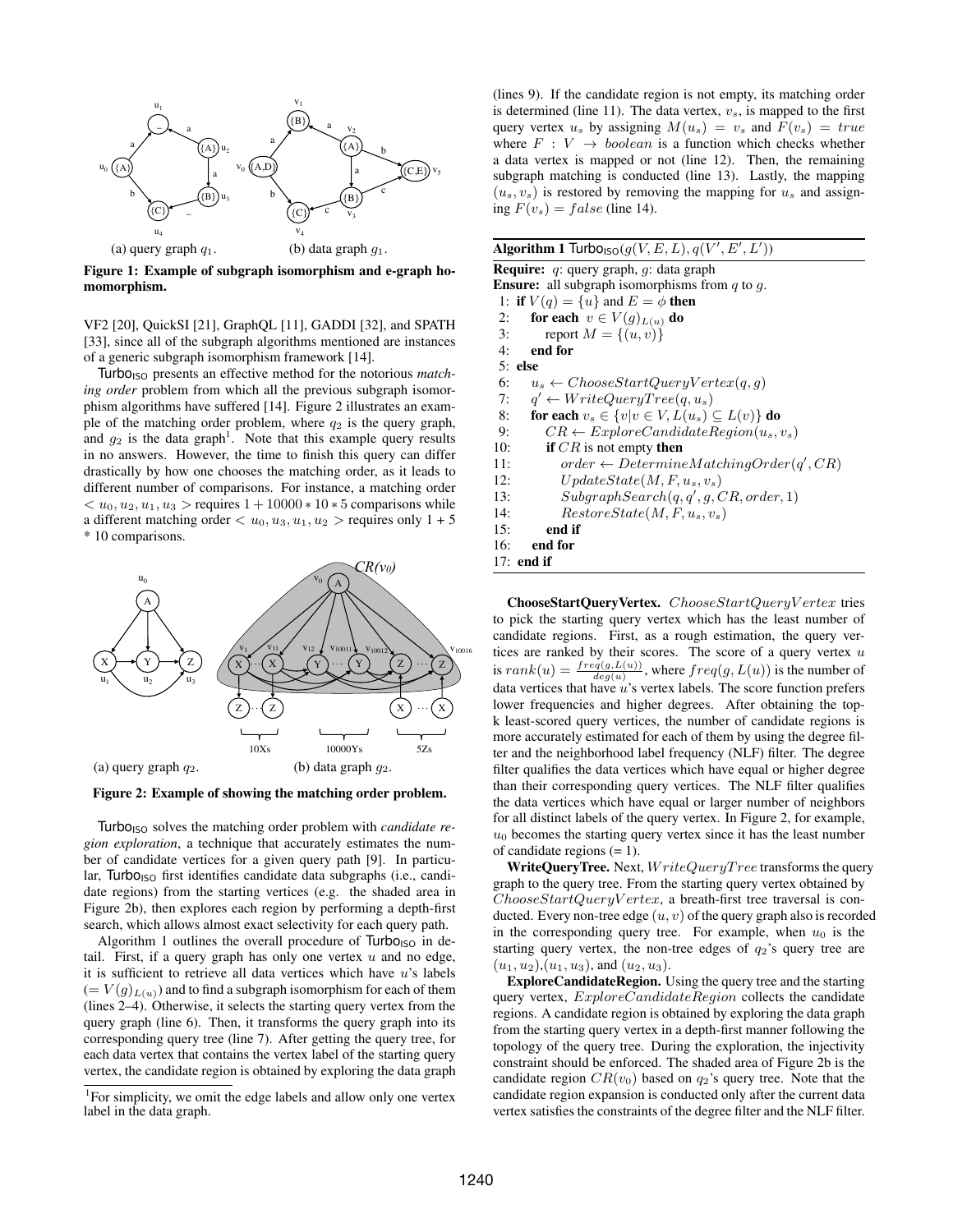DetermineMatchingOrder. After obtaining the candidate regions for a starting data vertex, the matching order is determined for each candidate region. Using the candidate region, Determine-MatchingOrder can accurately estimate the number of candidate vertices for each query path. Then, it orders all query paths in the query tree by the number of candidate vertices. For example, from  $CR(v_0)$ , the ordered list of query paths is [ $u_0.u_3, u_0.u_1, u_0.u_2$ ]. Thus, we can easily see that  $\langle u_0, u_3, u_1, u_2 \rangle$  is the best matching order based on this ordered list.

SubgraphSearch. Exploiting the data structures obtained from the previous steps, SubgraphSearch (Algorithm 2) enumerates all distinct subgraph isomorphisms. It first determines the current query vertex  $u$  from a given matching order *order* (line 1). Then, it obtains a set of data vertices,  $C_R$  from a candidate region  $CR$ (line 2).  $CR(u, v)$  represents the candidate vertices of a query vertex u which are the children of v in CR, and  $P(q', u)$  is the parent of  $u$  in a query tree  $q'$ . For each candidate data vertex  $v$ , if  $v$  has already been mapped, the current solution is rejected since it violates the injectivity constraint of the subgraph isomorphism (lines 4–6). Next, by calling  $IsJoinable$ , if the query vertex u of the current data vertex  $v$  has non-tree edges, the existence of the corresponding edges are checked in the data graph (line 7). For example, given  $CR(v_0)$  and the matching order  $\langle u_0, u_3, u_1, u_2 \rangle$ , when making the embedding for  $u_1$ , we must check whether there is an edge from  $M(u_1)$  to  $M(u_3)$ . If the *IsJoinable* test is passed, the mapping information is updated by assigning  $M(u) = v$  and  $F(v) = true$  (line 8). After updating the mapping, if all query vertices are mapped, a subgraph isomorphism  $M$  is reported (lines 9–10). Otherwise, further subgraph search is conducted (line 12). Finally, all changes done by  $UpdateState$  are restored (line 14).

Algorithm 2  $SubgraphSearch(q, q', g, CR, order, d_c)$ 

1:  $u \leftarrow order[d_c]$ 2:  $C_R \leftarrow CR(u, M(P(q', u)))$ 3: for each  $v \in C_R$  such that v is not yet matched do 4: if  $F(v) = true$  then 5: continue 6: end if 7: if  $IsJoinable(q, g, M, u, v, ...)$  then 8:  $UpdateState(M, F, u, v)$ 9: if  $|M| = V(q)$  then 10: report  $M$ 11: else 12:  $SubgraphSearch(q, q', g, CR, order, d_c + 1)$ 13: end if 14:  $Resto{rate}(M, F, u, v)$ 15: end if 16: end for

Modifying Turbo<sub>ISO</sub> for e-Graph Homomorphism. We first explain how the generic subgraph isomorphism algorithm [14] can easily handle graph homomorphism. The generic subgraph isomorphism algorithm is implemented as a backtrack algorithm, where we find solutions by incrementing partial solutions or abandoning them when it is determined that they cannot be completed. Here, given a query graph q and its matching order  $(u_{\sigma(1)}, u_{\sigma(2)},$ ...,  $u_{\sigma(|V(q)|)}$ ), a solution is modeled as a vector  $\vec{v} = (\hat{M}(u_{\sigma(1)}))$ ,  $M(u_{\sigma(2)})$ , ...,  $M(u_{\sigma(|V(q)|)})$  where each element in  $\vec{v}$  is a data vertex for the corresponding query vertex in the matching order. At each step in the backtrack algorithm, if a partial solution is given, we extend it by adding every possible candidate data vertex at the end. Here, any candidate data vertex that does not satisfy the following three conditions must be pruned.

- 1)  $\forall u_i \in V(q), L(u_i) \subseteq L(M(u_i))$
- 2)  $\forall (u_i, u_j) \in E(q), (M(u_i), M(u_j)) \in E(q)$  and  $L(u_i, u_j) =$  $L(M(u_i), M(u_j))$
- 3)  $M(u_i) \neq M(u_j)$  if  $u_i \neq u_j$

Note that the third condition ensures the injective condition, guaranteeing that no duplicate data vertex exists in each solution vector. Thus, by just disabling the third condition, the generic subgraph isomorphism algorithm finds all possible homomorphisms.

Now, we describe how to disable the third condition in  $Turbo<sub>ISO</sub>$ , which is an instance of the generic subgraph isomorphism algorithm. Turbo<sub>ISO</sub> uses pruning rules by applying filters in  $Explore$ -CandidateRegion and SubgraphSearch. First, the degree filter and the NLF filter should be modified since a data vertex can be mapped to multiple query vertices. The degree filter qualifies data vertices which have an equal number or more neighbors than distinct labels of their corresponding query vertices. The NLF filter qualifies data vertices which have at least one neighbor for all distinct labels of their corresponding query vertices. Second, lines 4–6 of SubgraphSearch ensuring the third condition should be removed in order to disable the injectivity test. As we see here, with minimal modification to  $Turbo<sub>ISO</sub>$ , it can easily support graph homomorphism.

In order to make  $Turbo<sub>ISO</sub>$  handle the e-graph homomorphism, the query edge to edge label mapping,  $M_e$ , should be additionally added in SubgraphSearch. For this, UpdateState assigns  $M_e(P(q', u), u) = L(M_v(P(q', u)), M_v(u))$ , and  $RestoreState$ removes such mapping. From here on, let us denote  $Turbo<sub>ISO</sub>$  modified for the e-graph homomorphism as Turbo<sub>HOM</sub>.

# 3. RDF QUERY PROCESSING BY E-GRAPH HOMOMORPHISM

In this section, we discuss how RDF datasets can be naturally viewed as graphs (Section 3.1), and thus how an RDF dataset can be directly transformed into a corresponding labeled graph (Section 3.2). After such a transformation, henceforth, the subgraph isomorphism algorithms modified for the e-graph homomorphism such as  $Turbo<sub>HOM</sub>$  can be applied for processing SPARQL queries.

#### 3.1 RDF as Graph

An RDF dataset is a collection of triples each of which consists of a subject, a predicate, and an object. By considering triples as directed edges, an RDF dataset naturally becomes a directed graph: the subjects and the objects are vertices while the predicates are edges. Figure 3 is a graph representation of triples that captures type relationships between university organizations. Note that we use rectangles to represent vertices in RDF graphs to distinguish them from the labeled graphs.



Figure 3: RDF graph.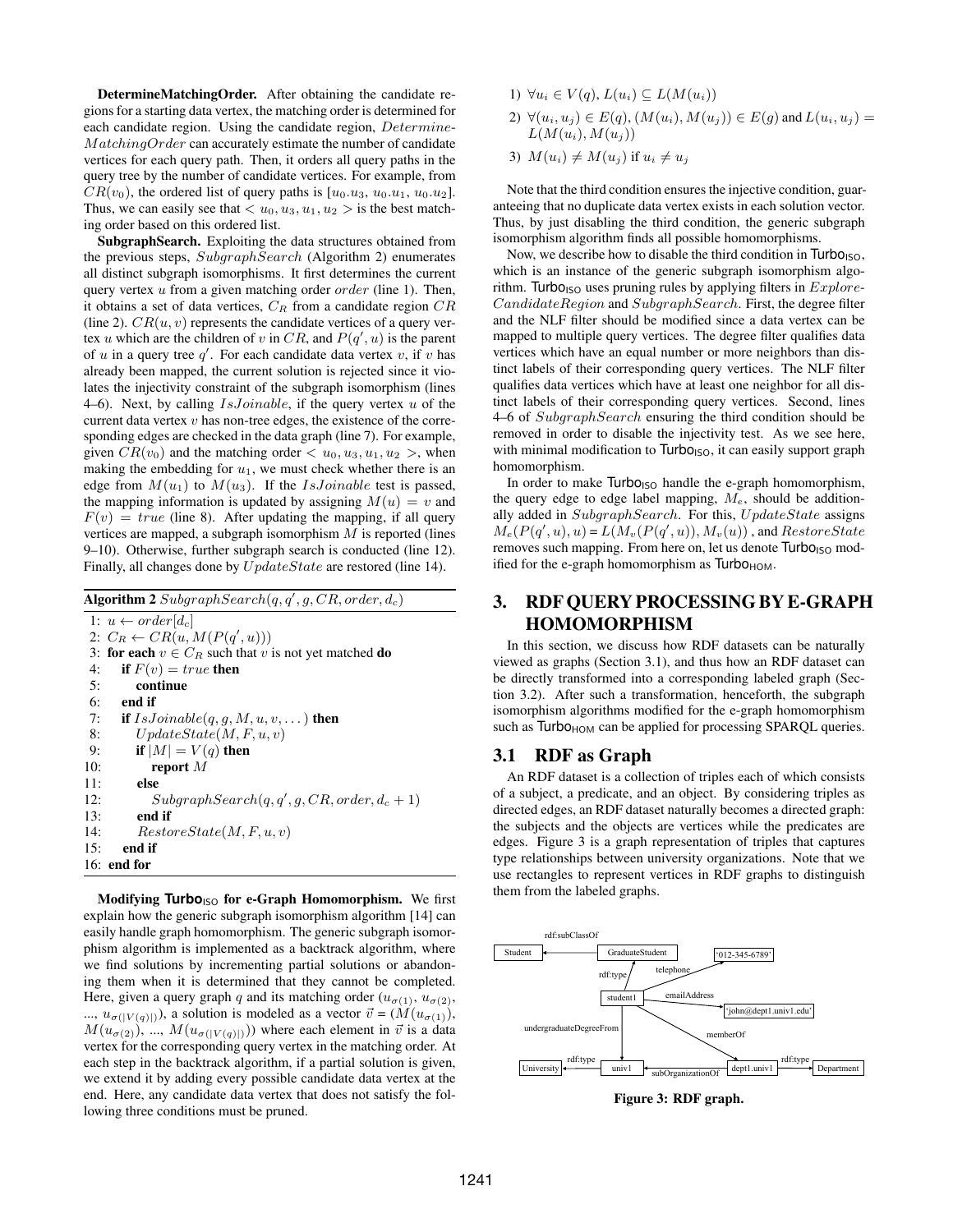#### 3.2 Direct Transformation

To apply subgraph isomorphism algorithms modified for e-graph homomorphism (e.g. Turbo $_{HOM}$ ) for RDF query processing, RDF graphs have to be transformed into labeled graphs first.

The most basic way to transform RDF graphs is (1) to map subjects and objects to vertex IDs and (2) to map predicates to edge labels. We call such transformation the *direct transformation* because the topology of the RDF graph is kept in the labeled graph after the transformation. The vertex label function  $L(v)(v \in V(g))$  is the identity function (i.e.  $L(v) = \{v\}$ ).

Figure 4 shows the result of the direct transformation of Figure 3 – Figures 4a, 4b, and 4c are the vertex mapping table , the edge label mapping table, and the transformed graph, respectively.



(a) vertex mapping table.



Figure 4: Direct transformation of RDF graph (Vertex label function  $L(v) = \{v\}$ ).

A query graph is obtained from a SPARQL query. A query vertex may hold the vertex label which corresponds to the subject or object specified in the SPARQL query. If the query vertex corresponds to a variable, the vertex label is left blank. For example, the SPARQL query of Figure 5a is transformed into the query graph of Figure 5b. Here the query vertex  $u_0$ , which corresponds to Student, holds the vertex label  $\{v_1\}$ ; To the contrary, the query vertex  $u_3$ , which corresponds to the variable X, has blank  $\Box$  as the vertex label. Similarly, a query edge may hold the edge label which corresponds to the predicate. For example, the edge label of  $(u_3, u_4)$  is c as the edge corresponds to the undergradDegreeFrom predicate.



Figure 5: Direct transformation of SPARQL query.

Note that, when a variable is declared on a predicate in a SPARQL query, a query edge has a blank edge label. An e-graph homomorphism algorithm can answer such SPARQL queries since an

e-graph homomorphism has edge label mapping from query edges to their corresponding edge labels.

Consequently, the direct transformation makes it possible to apply conventional e-graph homomorphism algorithms for processing SPARQL queries. In order to evaluate the performance of such an approach, we applied  $Turbo<sub>HOM</sub>$  on LUBM8000, a billion-triple RDF dataset of Leihigh University Benchmark (LUBM) [8], after applying direct transformation. We compared the performance of Turbo<sub>HOM</sub> against two existing RDF engines: RDF-3X [19], and System- $X^2$ . Figure 6 depicts the measured execution time of these three systems in log scale. (See Section 6.1 for the details of the experiment setup)



Figure 6: Comparison between original **Turbo**<sub>HOM</sub> with the direct transformation graph and other RDF engines.

Although there is no clear winner among them, the figure reveals that  $Turbo<sub>HOM</sub>$  performs as good as the existing RDF engines. For short-running queries (i.e Q1, Q3-Q5, Q7, Q8, Q10-  $Q13$ ), Turbo<sub>HOM</sub> shows faster elapsed time. As those queries specify a data vertex ID,  $\frac{T}{1000}$  only needs a small amount of graph exploration from one candidate region with an optimal matching order, while RDF-3X and System-X require expensive join operations. For long-running queries (i.e., Q2, Q6, Q9, and Q14), Turbo $H_{\text{HOM}}$  is slower than some of its competitors. The performance of Turbo<sub>HOM</sub> largely relies on 1) graph exploration by  $ExploreCan$ didateRegion and 2) subgraph enumeration by SubgraphSearch. Moreover, when a query graph has non-tree edges, IsJoinable constitutes a large portion of SubgraphSearch. The profiling results of long running queries confirmed that 1)  $ExploreC and idate-$ Region and SubgraphSearch are the dominating factors and 2) for queries which have non-tree edges (Q2 and Q9), IsJoinable is the dominating factor of  $SubgraphSearch$ . Specifically, Turbo<sub>HOM</sub> spent the most time on  $ExploreC and datai$ egion (e.g. 46% for Q2, 70% for Q6, 72% for Q9, and 69% for Q14) and Subgraph-Search (e.g. 54% for Q2, 30% for Q6, 28% for Q9, and 31% for Q14). Moreover, for queries which have non-tree edges, the most of SubgraphSearch time was spent on IsJoinable (e.g. 81.4% for Q2 and 77.6% for Q9). In order to speed up  $ExploreC and idate-$ Region, we propose a novel transformation (Section 4.1). Tailored optimization techniques are proposed for improving performance for both functions (Section 4.3).

#### 4. TURBOHOM++

In this section, we propose an improved e-graph homomorphism algorithm, Turbo<sub>HOM</sub>++. Introduced first is the *type-aware transformation*, which can result in faster pattern matching than direct transformation (Section 4.1). Turbo $H$ <sub>HOM</sub>++ processes the labeled graph transformed by the type-aware transformation (Section 4.2). Furthermore, for efficient RDF query processing, four optimizations are applied to  $Turbo<sub>HOM</sub>++$  (Section 4.3).

<sup>2</sup>We anonymize the product name to avoid any conflict of interest.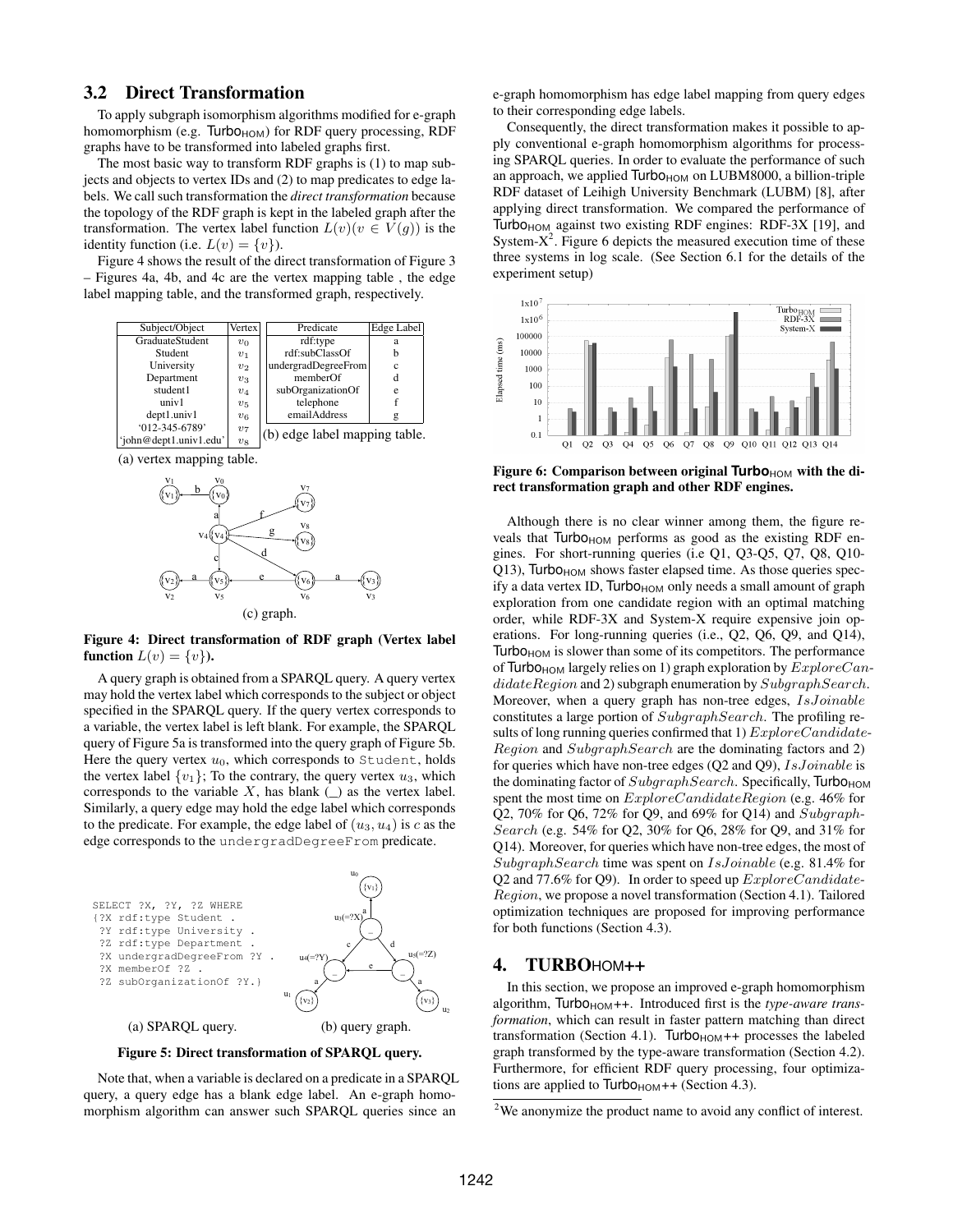#### 4.1 Type-aware Transformation

To enable the type-aware transformation, we devise the *twoattribute vertex model* which makes use of the type information specified by the rdf:type predicate. Specifically, this model assumes that each vertex is associated with a set of labels (the label attribute) in addition to its ID (the ID attribute). The label attribute is obtained by following the  $\text{rdf:type}$  predicate – if a subject has one or more rdf:type predicates, its types can be obtained by following the rdf:type (as well as rdf:subClassOf predicates transitively). For example, student1 in Figure 3 has the label attribute, {GradStudent, Student}.

The above two-attribute vertex model naturally leads to our new RDF graph transformation, *the type-aware transformation*. Here, subjects and objects are transformed to two-attribute vertices by utilizing  $\text{rdf:type}$  predicates as described above. Then, the ID attribute corresponds to the vertex ID, and the label attribute corresponds to the vertex label. Figure 7 shows an example of the mapping tables and the data graph, which is the result of type-aware transformation applied to Figure 3. Now, we formally define the type-aware transformation as follows.

*Definition 3.* The type-aware transformation  $(F_V, F_{ID}, F_E, F_{VL},$  $F_{EL}$ ) converts a set of triples  $T(S, P, O)$  to a type-aware transformed graph  $G(V, E, ID, L)$ . Let us divide T into three disjoint subsets whose union is  $T - T'(S', P', O'), T'_{t}(S'_{t}, P'_{t}, O'_{t}) =$  $\{(s, rdf: type, o) \in T\}$ , and  $T'_{\text{sc}}(S'_{\text{sc}}, P'_{\text{sc}}, O'_{\text{sc}}) = \{(s, rdf: subClassOf,$  $o) \in T$ .

- 1. A vertex mapping  $F_V : S' \cup O' \cup S'_t \rightarrow V$ , which is bijective, maps a subject in  $S' \cup S'_t$  or an object in  $O'$  to a vertex.
- 2. A vertex ID mapping  $F_{ID}: S' \cup O' \cup S'_{t} \rightarrow N \cup \{-\}$ , which is bijective, maps a subject in  $S' \cup S'_{t}$  or an object in  $O'$  to a vertex ID or blank. Here,  $F_{ID}(x) = \text{if } x \text{ is a variable.}$
- 3. An edge mapping  $F_E : T' \to E$ , which is bijective, maps a triple of T' into an edge,  $F_E(s, p, o) = (F_V(s), F_V(o)).$
- 4. A vertex label mapping  $F_{VL}: O'_t \cup O'_{sc} \to VL \cup \{\frac{1}{r}\}\$ , which is bijective, maps an object of  $O'_t \cup O'_{sc}$  into a vertex label. Here,  $F_{VL}(x) =$  if x is a variable.
- 5. An edge label mapping  $F_{EL}$ :  $P' \rightarrow EL \cup \{\_ \}$ , which is bijective, maps a predicate of  $P'$  into an edge label. Here,  $F_{EL}(x) =$  if x is a variable.
- 6. A vertex ID mapping function  $ID: V \to N$  maps a vertex to a vertex ID where  $ID(v) = F_{ID} \circ F_V^{-1}(v)$ .
- 7. A labeling function  $L$  1) maps a vertex to a set of vertex labels such that  $v \in V$ ,  $L(v) = \{F_{VL}(o) |$  there is a path from  $F_V^{-1}(v)$ to *o* using triples in  $T'_{t} \cup T'_{sc}$  and 2) maps an edge e to an edge label such that  $e \in E$ ,  $L(e) = F_{L_E}(\text{Pred}(F_E^{-1}(e)))$  where  $Pred(s, p, o) = p.$

After finding a type-aware transformation  $(F_V', F_{ID}', F_E', F_{VL}',$  $kF'_{EL}$ ) for a data graph  $g(V', E', L', ID')$ , we can also convert a SPARQL query into a type-aware transformed query graph  $q(V, E, \mathcal{E})$  $L$ ,  $ID$ ) by using another type-aware transformation ( $F_V$ ,  $F_{ID}$ ,  $F_E$ ,  $F_{VL}, F_{EL}$ ) such that  $F_{ID} = F'_{ID}, F_{VL} = F'_{VL}$ , and  $F_{EL} =$  $F'_{EL}$ . For example, Figure 8 is the query graph type-aware transformed from the SPARQL query in Figure 5a. Note that a query vertex may have multiple vertex labels like a data vertex.

Now, we explain how the generic e-graph homomorphism algorithm works for type-aware transformed query/data graphs. When appending a candidate data vertex to the current partial solution, we additionally check the following condition for the ID attribute of the two-attribute vertex model.







(c) edge label mapping table.

Figure 7: Type-aware transformation of an RDF graph.



Figure 8: Type-aware transformation of SPARQL query of Figure 5a.

$$
\forall u \in \{u | ID(u) \neq \text{ for } u \in V\}, ID(u) = ID'(M_v(u)).
$$

The virtue of the type-aware transformation is that it can improve the efficiency of RDF query processing. Since the type-aware transformation eliminates certain vertices and edges by embedding *type* information into the vertex label, the resulting data/query graphs have smaller size and simpler topology than those transformed by the direct transformation.

As an example, let us consider the SPARQL query in Figure 5a. After direct transformation, it becomes the query graph in Figure 5b that has a relatively complex topology consisting of six vertices and six edges. On the other hand, the type-aware transformation produces the query graph in Figure 8 that has a simple triangle topology. This reduced number of vertices and edges has a positive effect on efficiency because it results in less graph exploration.

In general, the effect of the type-aware transformation can be described in terms of the number of data vertices in all candidate regions. Consider a SPARQL query which consists of a set of triples T, its direct transformed query graph  $q(V, E, L)$ , and its typeaware transformed query graph  $q'(V', E', ID', L')$ . Let  $O_{type} =$  ${o | (s, \text{rdf}: \text{type}, o) \in T \text{ or } (s, \text{rdf}: \text{subClassOf}, o) \in T}$ . In the direct transformation,  $o \in O_{type}$  is transformed to a query vertex. Let  $V_{type}$  a set of direct transformed query vertices from  $O_{type}$ . However, in the type-aware transformation,  $o \in O_{type}$  is not transformed to a query vertex, which satisfies  $|V'| = |V| - |V_{type}|$ . Therefore, the type-aware transformation leads to less graph exploration in ExploreCandidateRegion and SubgraphSearch. Formally, using the type-aware transformation, the number of data vertices in all candidate regions is reduced by

$$
\sum_{v_s} \sum_{u \in V_{type}} |CR_{v_s}(u)|
$$

where  $v_s$  represents the starting data vertex for each candidate region, and  $CR_{v_s}(u)$  represents a set of data vertices in a candidate region  $CR(v_s)$  that correspond to u.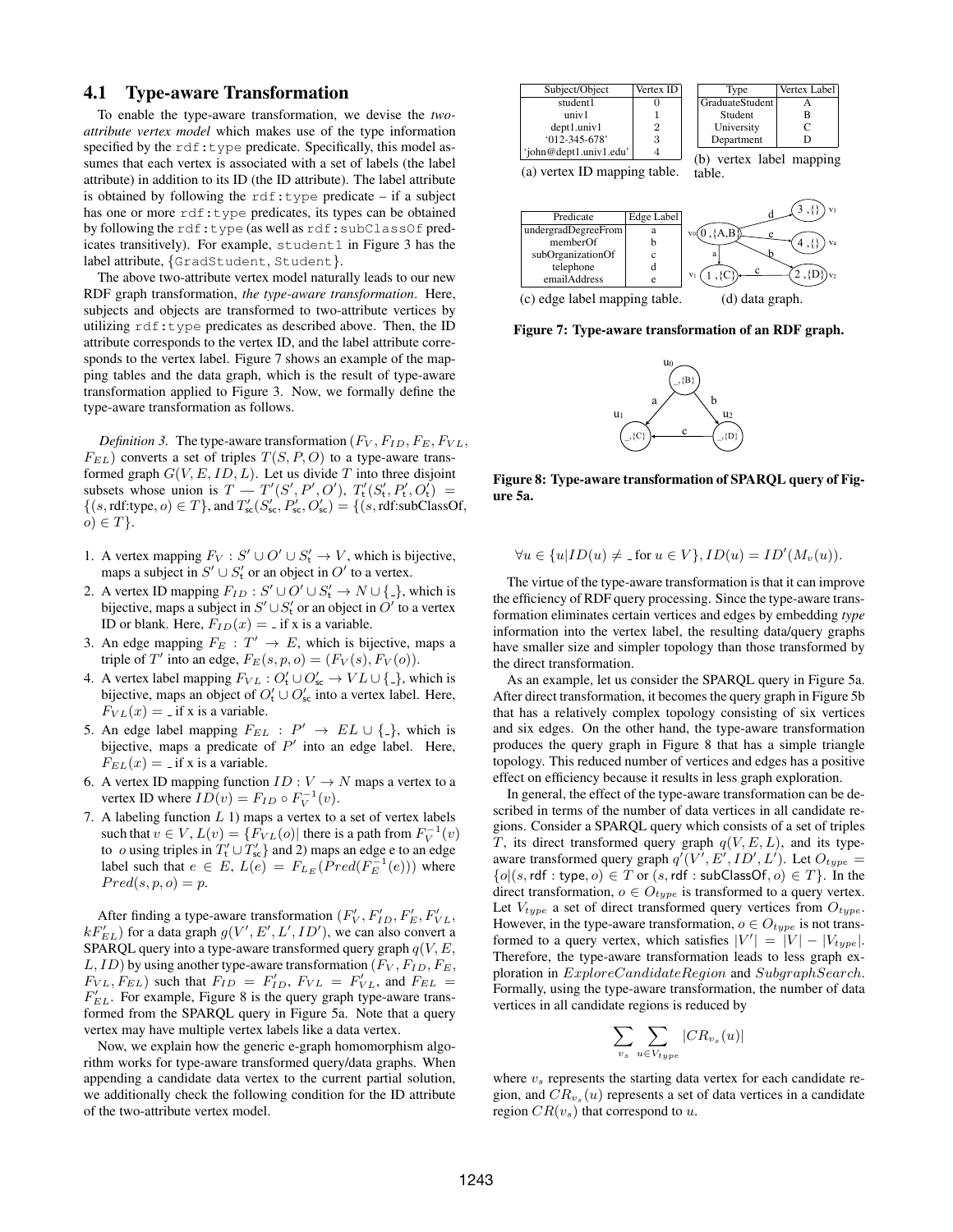#### 4.2 Implementation

 $Turbo<sub>HOM</sub>++$  maintains two in-memory data structures – the inverse vertex label list and the adjacency list. Figure 9a shows the inverse vertex label list of Figure 7d. The 'end offsets' records the exclusive end offset of the 'vertex IDs' for each vertex label. Figure 9b shows the adjacency list of Figure 7d for the outgoing edges. The adjacency list stores the adjacent vertices for each data vertex in the same way as the inverse vertex label list. One difference is that the adjacency list has an additional array ('end offsets') to group the adjacent vertices of a data vertex for each neighbor type. Here, the neighbor type refers to the pair of the edge label and the vertex label. For example,  $v_0$  in Figure 7d, has four different neighbor types –  $(a, C), (b, D), (d, )$  and  $(e, )$ . Those four neighbor types are stored in 'end offsets,' and each entry points to the exclusive end offset of the 'adjacent vertex ID'.  $Turbo<sub>HOM</sub>$ ++ maintains another adjacency list for the incoming edges.

We assume that graphs in our system are periodically updated from an underlying RDF source. For efficient graph update, a transactional graph store is definitely required. We leave this exploration to future work since it is beyond the scope of the paper.

Note also that Turbo<sub>HOM</sub>++ can also handle SPARQL queries under the simple entailment regime correctly. In order to deal with the simple entailment regime in the type-aware transformed graph, **Turbo**<sub>HOM</sub><sup>++</sup> distinguishes  $L_{simple}(v) = {F_{L_V}(o)}$  there is an edge from  $F_V^{-1}(v)$  to *o* using triples in  $T'$ } from  $L(v)$ . Turbo<sub>HOM</sub>++ can process a SPARQL query under the simple entailment regime using  $L_{simple}(v)$  instead of  $L(v)$ .



Figure 9: In-memory data structures for type-aware transformed data graph of Figure 7d  $\left(\frac{adj(v)}{v}\right)$  : adjacent vertices of  $v, adj(v,(el, vl))$  : adjacent vertices v, which have vertex label  $vl$  and are connected with edge label  $el$ ).

As the overall behavior of Turbo $H_{\text{HOM}}$ ++ is similar to Turbo $H_{\text{HOM}}$ , here, we describe how  $Turbo<sub>HOM</sub>++$  uses the data structures in ChooseStartQueryV ertex (line 6 of Algorithm 1), Explore-CandidateRegion (line 9 of Algorithm 1), and IsJoinable (line 7 of Algorithm 2).

**ChooseStartQueryVertex.** When computing  $rank(u)$  for a query vertex u, the inverse vertex list is used to get  $freq(g, L(u))$  $(= |\bigcap_{l \in L(u)} V(g)_l|)$  where  $V(g)_l$  is the set of vertices having vertex label l. When  $|L(u)| = 1$ , Getting the start and end offset of a specific vertex label is enough. When  $|L(u)| > 1$ , for each  $l \in |L(u)|$ , all data vertices having l,  $V(g)$ , are retrieved from the inverse vertex list, and  $freq(g, L(u))$  is obtained by intersecting all  $V(q)_l$ . Additionally, when a data vertex ID v is specified in u,  $freq(g, L(u)) = 1$  if  $v \in V(g)_l$  for each  $l \in L(u)$ . Otherwise,  $freq(g, L(u)) = 0.$ 

One last case is when a SPARQL query has a query vertex which has no label or ID at all. In order to handle such queries, we maintain an index called the predicate index where a key is a predicate, and a value is a pair of a list of subject IDs and a list of object IDs. This index is used to compute  $freq(g, L(u))$ .

ExploreCandidateRegion. After a query tree is generated, candidate regions are collected by exploring the data graph in an inductive way. In the base case, all data vertices that correspond to the start query vertex are gathered in the same way of computing  $freq(g, L(u))$ . In the inductive case, once the starting data vertices are identified, the candidate region exploration continues by exploiting the adjacency information stored in the adjacency list. If one vertex label and one edge label are specified in the query graph, we can get the adjacent data vertices directly from the adjacency list. If multiple vertex labels and one edge label are specified, we collect the adjacent data vertices for each vertex label using the adjacency list, and intersect them. In a case where the vertex label or edge label is blank, Turbo<sub>HOM</sub>++ finds the correct adjacent data vertices by 1) collecting all adjacent vertices which match available information (either vertex label or edge label) and 2) unioning them. Additionally, if the current query vertex has the data vertex ID attribute, we check whether the specified data vertex is included in the data vertices collected from the adjacency list.

IsJoinable. The IsJoinable test is equivalent to the inductive case of  $ExploreC and *idade Region* when a data vertex ID (previ$ ously matched data vertex) is specified.

#### 4.3 Optimization

In this subsection, we introduce optimizations that we apply to improve the efficiency of  $Turbo<sub>HOM</sub>++$ . Even though these optimizations do not change  $Turbo<sub>HOM</sub>++$  severely, they could improve the query processing efficiency quite significantly.

Use intersection on IsJoinable test **(+INT)**. We optimize the IsJoinable test in SubgraphSearch. SubgraphSearch calls the IsJoinable test by multiple membership operations. However, the optimization allows a bulk of  $IsJoinable$  tests with one  $k$ -way intersection operation where  $k$  is the number of edges between the current query vertex,  $u$  in line 1 of Algorithm 2, and the previously matched query vertices connected by non-tree edges.

SubgraphSearch checks the existence of the edges between the current candidate data vertex and the already bounded data vertices by calling IsJoinable (line 7 of Algorithm 2) when the corresponding query graph has non-tree edges. Let us consider the query graph (Figure 8), the query tree (Figure 10) and a data graph (Figure 11). Suppose that, for a given matching order  $u_1 \rightarrow u_2 \rightarrow u_0$ , the vertex  $v_1$  is bound to  $u_1$ , and the vertex  $v_2$  is bound to  $u_2$ . Then, the next step is to bind a data vertex to  $u_0$ . Because there is a non-tree edge between  $u_0$  and  $u_2$ , to bind a data vertex of ID  $v_i(i = 0, 3, 4, \dots, 1001)$  to  $u_0$ , we need to check whether there exists an edge  $v_i \rightarrow v_2$ .



Figure 10: A query tree of the query graph of Figure 8.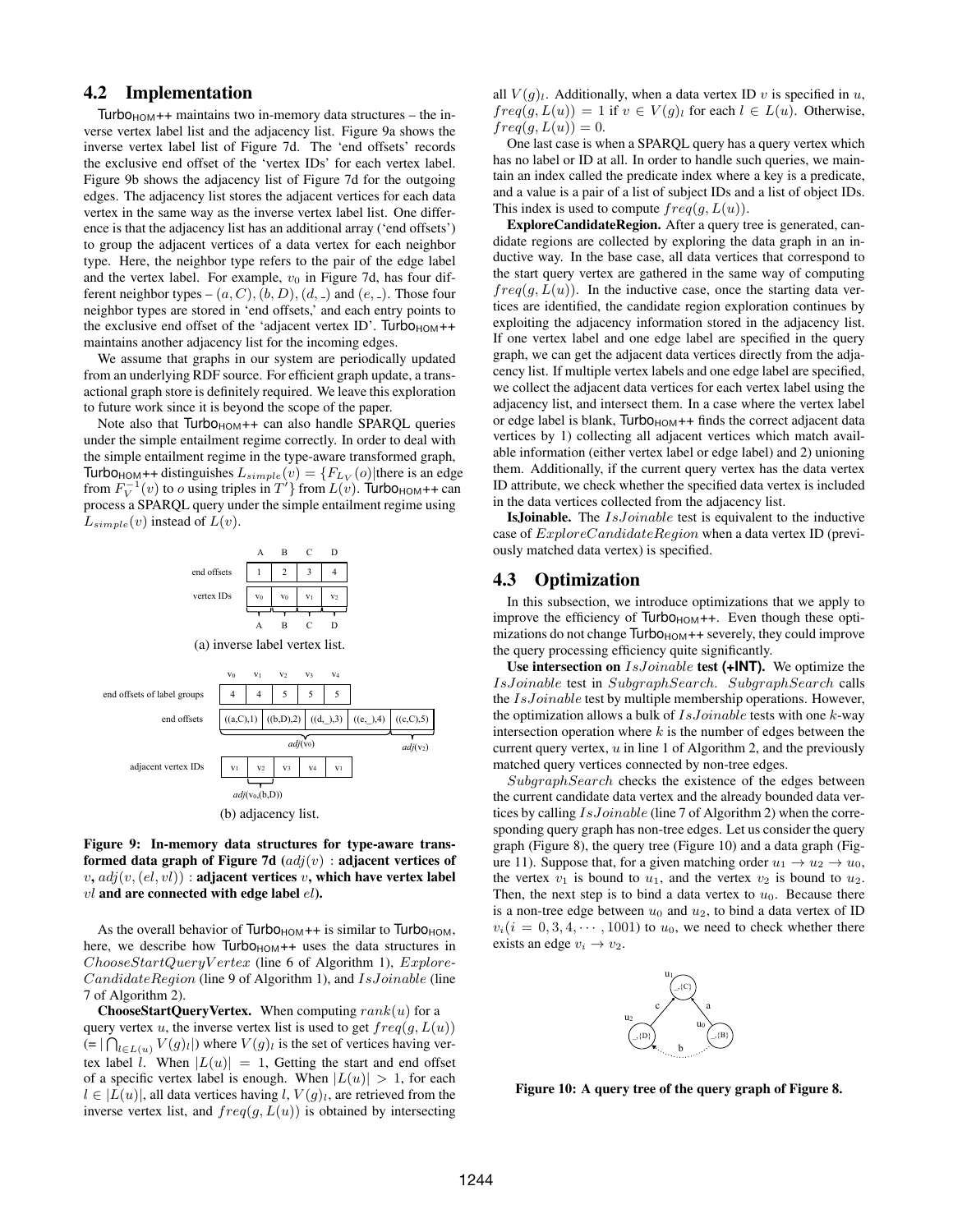

Figure 11: An example data graph for illustrating **+INT**.

IsJoinable checks for the existence of the edge between the current data vertex and already matched data vertices by repetitively calling IsJoinable. Let us consider the above example. For each  $v_i(i = 0, 3, 4, \dots, 1001)$ , *IsJoinable* tests whether the edge  $v_i \rightarrow v_2$  exists. If  $v_2$  is a member of  $v_i$ 's outgoing adjacency list, the test succeeds, and the graph matching continues.

Instead, our modified IsJoinable tests all the edge occurrences between the current candidate vertices  $(C_R$  in line 3 of Algorithm 2) and the adjacency lists of the already matched data vertices by one k-way intersection operation. Let us consider the above example again. The modified  $IsJoinable$  finds the edge between  $v_2$ and the candidate data vertices  $v_0, v_3, \dots, v_{1001}$  at once. For this, it is enough to perform one intersection operation between the  $v_2$ 's incoming adjacency vertices and the candidate data vertices. Since the modified  $IsJoinable$  takes  $C_R$  as a parameter, the lines 3 and 7 of Algorithm 2 are merged into one statement.

Note that this optimization can improve the performance significantly. In the above example, since only  $v_0$  and  $v_{1001}$  pass the test, we can avoid calling the original *IsJoinable* 998 times. Formally speaking, let us denote 1) the candidate data vertex set for the current query vertex u as  $C_R$ , 2) the previously matched query vertex set, which is connected to the current query vertex by non-tree query edges, as  $\{u'_i\}_{i=1}^k$  and 3) the adjacent vertex set of  $v_i'$  (=  $M_v(u_i')$ ) where  $u_i'$  is connected to u with the vertex label  $vl_i$ and the edge label  $el_i$ , as  $adj(v'_i, vl_i, el_i)$ . Suppose that  $C_R$  and  $adj(v'_i, vl_i, el_i)$  are stored in ordered arrays. Then, the complexity of the original *IsJoinable* test is

$$
C_{original} = O(|C_R| \cdot \sum_{i=1}^{k} \log |adj(v'_i, vl_i, el_i)|)
$$

, since *IsJoinable* is called for each  $v \in C_R$ , and  $O(\log |adj)$  $(v'_i, vl_i, el_i)|$ ) time is required to conduct a binary search for  $|adj(v'_i, vl_i, el_i)|$  elements. On the contrary, the complexity of the modified IsJoinable test is

$$
\min(O(|C_R|+\sum_{i=1}^k|adj(v'_i, vl_i, el_i)|), C_{original})
$$

since the modified  $IsJoinable$  can choose the  $k$ -way intersections strategy between scanning  $(k + 1)$  sorted lists and performing binary searches.

Disable NLF Filter **(-NLF)**. The second optimization is to disable the NLF filter in ExploreCandidateRegion. The NLF filter may be effective when the neighbor type are very irregular. However, in practice, most RDF datasets are structured [7, 17]. For example, in our sample RDF dataset (Figure 3), in most case, a vertex corresponding to a graduate student has telephone, emailAddress, memberOf, and undergraduateDegreeFrom predicates. Accordingly, the NLF filter is not helpful for such structured RDF datasets.

Disable Degree Filter **(-DEG)**. The third optimization is to disable the degree filter in  $ExploreC and datai region$ . Similar to the NLF filter, the degree filter is effective when the degree is very irregular while RDF datasets typically are not.

Reuse Matching Order (**+REUSE**). The last optimization is to reuse the matching order of the first candidate region for all the other candidate regions. That is, DetermineMatchingOrder (line 6 of Algorithm 1) is called only once throughout the  $\frac{7}{100}$ execution, and the same matching order is used throughout the query processing. Turbo $H_{\text{HOM}}$ ++ uses a different matching order for each candidate region, because each candidate region could have a very different number of candidate vertices for a given query path in the e-graph homomorphism problems. However, typical RDF datasets are regular at the schema level, i.e. well structured in practice, and generating the matching order for each candidate region is ineffective, especially when the size of each candidate region is small. We also performed experiments with more heterogeneous datasets, including Yet Another Great Ontology (YAGO) [23], and Billion Triples Challenge 2012 (BTC2012) [10]. This optimization technique still shows good matching performance as we will see in our extensive experiments in Section 6, since these heterogeneous datasets do not show extreme irregularity at the schema level.

#### 5. RELATED WORK

With the increasing popularity of RDF, the demand for SPARQL support in relational databases is also growing. To meet such demand, most open-source and commercial relational databases support the RDF store and the RDF query processing. RDF datasets are stored into relational tables with a set of indexes. After that, SPARQL queries are processed by translating them into the equivalent join queries or by using special APIs.

To support RDF query processing, many specialized stores for RDF data were proposed [2, 4, 18, 19, 26, 29]. Similar to RDBMS, RDF-3X [18, 19] treats RDF triples as a big three-attribute table, but boosts the RDF query processing by building exhaustive indexes and maintaining statistics. RDF-3X processes many SPARQL queries by using merge based join, which is efficient for disk-based and in-memory environments. Different from RDF-3X, Jena [26] exploits multiple-property tables, while BitMat [2] exploits 3-dimensional bit cube, so that it can also support 2D matrices of SO, PO, and PS. H-RDF-3X [12] is a distributed RDF processing engine where RDF-3X is installed in each cluster node.

Several graph stores support RDF data in their native graph storages [30, 35]. gStore [35] performs graph pattern matching using the filter-and-refinement strategy. It first finds promising subgraphs using the VS<sup>∗</sup> -tree index. After that, the exact subgraphs are enumerated in the refinement step. Trinity.RDF [30] is a subsystem of a distributed graph processing engine, Trinity [22]. The RDF triples are stored in Trinity's key-value store. When processing RDF queries, Trinity.RDF implements special query processing methods for RDF data.

In 1976, Ullmann [24] published his seminal paper on the subgraph isomorphism solution based on backtracking. After his work, many subgraph isomorphism methods were proposed to improve the efficiency by devising their own matching order selection algorithms and filtering constraints [9, 11, 20, 21, 32, 33]. Among those improved methods, Turbo<sub>ISO</sub> [9] solves the notorious matching order problem by generating the matching order for each candidate region and by grouping the query vertices which have the same neighbor information. The method shows the most efficient performance among all representative methods.

Along with the backtracking based methods, the index-based subgraph isomorphism methods were also proposed [5, 27, 28, 31, 34]. All of those methods first prune out unpromising data graphs using low-cost filters based on the graph indexes. After filtering,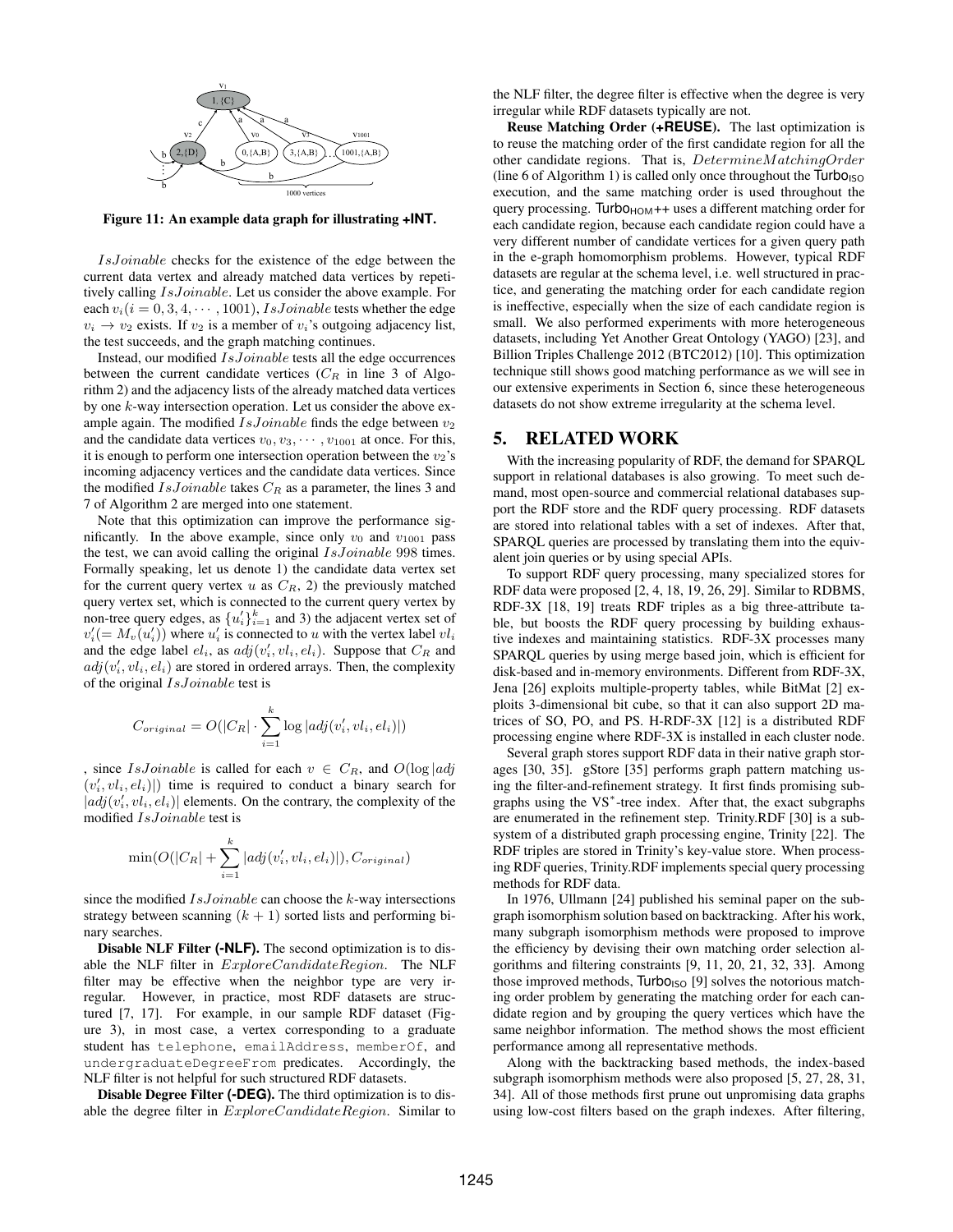any subgraph isomorphism methods can be applied to those unfiltered data graphs. This technique is only useful when there are many small data graphs. Thus, these index-based subgraph isomorphism methods do not enhance RDF graph processing since there is only one big graph in an RDF database.

# 6. EXPERIMENTS

We perform extensive experiments on large-scale real and synthetic datasets in order to show the superiority of a tamed subgraph isomorphism algorithm for RDF query processing. In the experiment, we use  $Turbo_{HOM}++$ . We assume that  $Turbo_{HOM}$  uses direct transformation, while  $Turbo<sub>HOM</sub>++$  uses type-aware transformation along with all optimizations. The specific goals of the experiments are 1) We show the superior performance of  $Turbo<sub>HOM</sub>++$ over the state-of-the-art RDF engines (Section 6.2), 2) We analyze the effect of the type-aware transformation and the series of optimizations (Section 6.3), and 3) We show the linear speed-up of the parallel  $Turbo<sub>HOM</sub>++$  with an increasing number of threads (Due to the space limit, please refer [13] for the detailed result).

#### 6.1 Experiment Setup

Competitors. We choose three representative RDF engines as competitors of  $Turbo<sub>HOM</sub>++ - RDF-3X$ , TripleBit, and System-X. Note that these three systems are publicly available. RDF-3X [19] is a well-known RDF store, showing good performance for various types of SPARQL queries. TripleBit [29] is a very recent RDF engine efficiently handling large-scale RDF data. System-X is a popular RDF engine exploiting bitmap indexing. We exclude Bit-Mat [2] from performance evaluation since it is clearly inferior to TripleBit [29]. gStore is excluded since it is not publicly available.

Datasets. We use four RDF datasets in the experiment – LUBM [8], YAGO [23], BTC2012 [10], and BSBM [3]. LUBM is a de-facto standard RDF benchmark which provides a synthetic data generator. Using the generator, we create three datasets – LUBM80, LUBM800, and LUBM8000 where the number represents the scaling factor. YAGO is a real dataset which consists of facts from Wikipedia and the WordNet. BTC2012 is a real dataset crawled from multiple RDF web resources. Lastly, BSBM is an RDF benchmark which provides a synthetic data generator and benchmark queries. BSBM uses more general SPARQL query features such as FILTER, OPTIONAL, and UNION. Due to the space limit, please refer [13] for the experimental results for YAGO since the performance trends of YAGO are similar to those for BTC2012.

In order to support the original benchmark queries in LUBM, we load the original triples as well as inferred triples into databases. In order to obtain inferred triples, we use the state-of-the-art RDF inference engine. For example, LUBM8000 contains 1068394687 original triples and 869030729 inferred triples. Note that this is the *standard* way to perform the LUBM benchmark. However, regarding BTC2012, we use the original triples only for database loading. This is because the BTC2012 dataset contains many triples that violate the RDF standard, and thus the RDF inference engine refuses to load and execute inference for the BTC2012 dataset. BSBM contains 986410726 original triples and 11412064 inferred triples.

Table 1 shows the number of vertices and edges of the graphs transformed by the direct transformation and the type-ware transformation. The reduced number of edges in the type-aware transformed graph directly affects the amount of graph exploration in e-graph homomorphism matching.

Queries. Regarding LUBM, we use the 14 original benchmark queries provided in the website<sup>3</sup>. Previous work such as  $[29]$  and

Table 1: Graph size statistics (direct: direct transformation, type-aware: type-aware transformation).

|                               | $ V $ direct |                      | E  direct  V  type-aware  E  type-aware |            |
|-------------------------------|--------------|----------------------|-----------------------------------------|------------|
| LUBM80                        | 2644579      | 19461754             | 2644573                                 | 12357312   |
| LUBM800                       | 26304872     | 193691328            | 26304863                                | 122994224  |
| LUBM8000 263133301 1937425416 |              |                      | 263133295                               | 1230263406 |
| <b>BTC2012</b>                |              | 367728453 1436545556 | 367459811                               | 1185887764 |
| <b>BSBM</b>                   | 223938701    | 997822791            | 1937425416                              | 893575906  |

[30] modified some of the original queries because executing those original queries without the inferred triples returns an empty result set. Regarding BTC2012, we use the same query sets proposed in [29], because they do not have official benchmark queries. Regarding BSBM, we used 12 queries in the explore use case  $4$  which contain OPTIONAL, FILTER, and UNION keywords which test the capability of more general SPARQL query support.

In order to measure the pure subgraph matching performance, (1) we omit modifiers which reorganize the subgraph pattern matching results (e.g. DISTINCT and ORDER BY) in all queries and (2) we measure the elapsed time excluding the dictionary look-up time.

Running Environment. We conduct the experiments in a server running Linux four Intel Xeon E5-4640 CPUs and 1.5TB RAM. The server has the NUMA [15, 16] architecture with 4 sockets in which each socket has its own CPU and local memory.

We measure the elapsed times with a warm cache. To do that, we set up the competitors' running environment as follows. For RDF-3X and TripleBit, as done in [30], we put the database files in the *tmpfs* in-memory filesystem, which is a kind of RAM disk. For System-X, we set the memory buffer size to 400GB, which is sufficient for loading the entire database in memory. We execute every query five times, exclude the best and worst times, and compute the average of the remaining three.

#### 6.2 Comparison between Turbo $_{HOM}$ ++ and RDF engines

We report the elapsed times of the benchmark queries using a single thread. Since the server has a NUMA architecture, memory allocation is always done within one CPU's local memory.

LUBM. Table 2 shows the number of solutions for all benchmark queries in all LUBM datasets. Table 3 shows experimental results for LUBM80, LUBM800, and LUBM8000. Note that Triplebit was not able to return correct answers for two queries over LUBM80/LUBM800 and for ten queries over LUBM8000. In Table 3, we use 'X' or the superscript '\*' over the elapsed times when TripleBit returns incorrect numbers of solutions.

In order to analyze results in depth, we classify the LUBM queries into two types. The first type of queries has a constant number of solutions regardless of the dataset size. Q1, Q3  $\degree$  Q5, Q7, Q8, and Q10 ˜ Q12 belong to this type. These queries are called *constant solution queries*. The other queries (Q2, Q6, Q9, Q13, and Q14) have increasing numbers of solutions proportional to the dataset size. These queries are called *increasing solution queries*.

Regarding the constant solution queries, only  $Turbo<sub>HOM</sub>$ ++ achieves the ideal performance in LUBM, which means constant performance regardless of dataset size. This phenomenon is analyzed as follows. Each constant solution query contains a query vertex whose ID attribute is set to an entity in the RDF graph. Thus, Turbo $H$ <sub>HOM</sub>++ chooses that query vertex as a starting query vertex and generates a candidate region. Furthermore, in the LUBM

<sup>3</sup>http://swat.cse.lehigh.edu/projects/lubm/

<sup>4</sup>http://wifo5-03.informatik.uni-mannheim.

de/bizer/berlinsparqlbenchmark/spec/

ExploreUseCase/index.html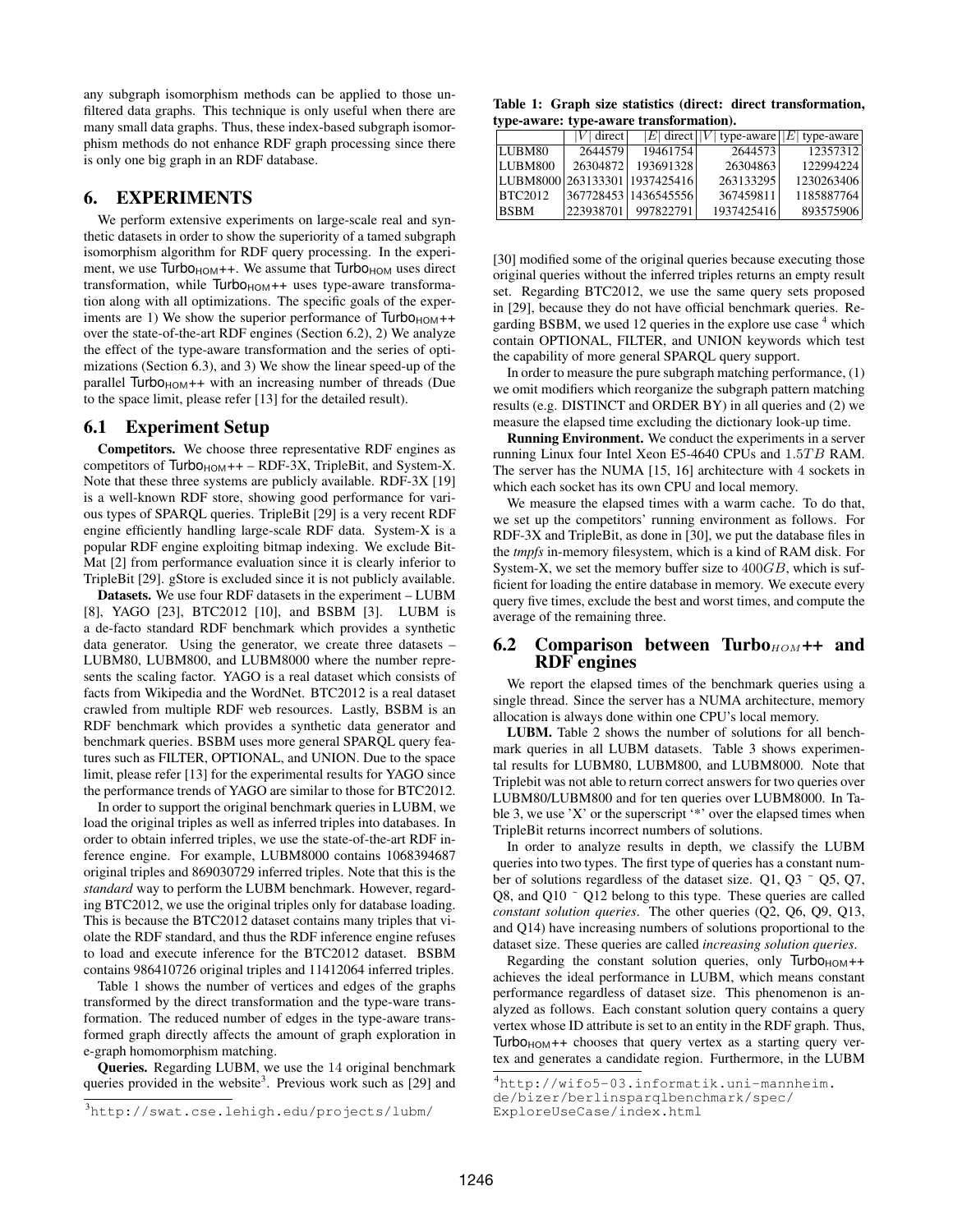Table 2: Number of solutions in LUBM queries.

| Dataset         | O1 | O2   |  | Э4 | O5  | Ο6           |            | O8   | O9      | - 10 | O1        | O12 | О13  |          |  |
|-----------------|----|------|--|----|-----|--------------|------------|------|---------|------|-----------|-----|------|----------|--|
| JBM80           |    |      |  | 34 | 719 | 838892       | $\epsilon$ | 7790 | 21872   |      | 224       |     | 380  | 636529   |  |
| LUBM800         |    | 2003 |  | 34 | 719 | 8352839      | 57         | 7790 | 218261  |      | 224       |     | 3800 | 6336816  |  |
| <b>LUBM8000</b> |    | 2500 |  | 34 | 719 | 83557<br>706 | 67         | 7790 | 2178420 | ↵    | 224<br>-- |     |      | 63400587 |  |

Table 3: Elapsed time in LUBM [unit: ms] (X: wrong number of solutions (# of solutions difference  $> 3$ ), "\*": wrong number of solutions (# of solutions difference  $\leq$  3)).

|                                   | O1   | Э2     | Э3    | J4    | O5    | О6     | Ο7    | O8       | О9      | O10  | O11  | O <sub>12</sub> | O13   | O <sub>14</sub> |
|-----------------------------------|------|--------|-------|-------|-------|--------|-------|----------|---------|------|------|-----------------|-------|-----------------|
| $\sqrt{T}$ urbo <sub>HOM</sub> ++ | 0.09 | 6.37   | 0.09  | 0.13  | 0.13  | 4.43   | 0.05  | 2.26     | 101.42  | 0.09 | 0.10 | 0.10            | 0.06  | 3.08            |
| $RDF-3X$                          | 3.09 | 188.90 | 4.09  | 12.37 | 14.74 | 375.04 | 91.06 | 58.32    | 770.32  | 3.19 |      | 3.52            | 15.08 | 262.41          |
| TripleBit                         | 2.56 | 86.09  | 12.82 | 5.26  | 18.92 | 165.93 | 24.76 | $48.22*$ |         | 9.23 | 0.44 | .86             | 19.31 | 132.09          |
| System-X                          | 2.00 | 426.00 | 2.00  | 4.67  | 2.67  | 64.33  | 4.00  | 19.33    | 3512.00 | 2.00 | 2.33 | 4.67            | 5.67  | 47.00           |

(a) LUBM80.

|              | Ο1   | O2                           | Э3     | Э4    | O5   | О6                         | Ο7     | O8         | Ω9        | O10                | O11 | O <sub>12</sub>      | О13    | O14     |
|--------------|------|------------------------------|--------|-------|------|----------------------------|--------|------------|-----------|--------------------|-----|----------------------|--------|---------|
| $TurboHOM++$ | 0.09 | 124.13                       | 0.09   | 0.13  | 0.13 | 25.70                      | 0.05   | 2.32       | 1239.46   |                    |     | $0.09$   0.10   0.09 | 0.12   | 19.72   |
| $RDF-3X$     | 4.15 | 2473.01                      | 5.17   | 16.50 |      | $25.02$   5103.35          | 840.16 | 461.80     | 10033.57  | 3.83 7.48          |     | 7.09 <sub>1</sub>    | 100.16 | 3607.13 |
| TripleBit    |      | $23.32$ 3548.58 <sup>*</sup> | 142.29 | 15.76 |      | $183.46 \mid 2309.57 \mid$ | 187.39 | $181.20^*$ |           | $109.47 \mid 2.84$ |     | 3.51                 | 161.65 | 1818.52 |
| System-X     | 2.67 | 4394.00                      | 2.00   | 4.67  | 3.00 | 239.33                     | 4.33   | 21.00      | 175040.33 | $2.00 \mid 2.33$   |     | 4.00                 | 29.00  | 186.33  |

(b) LUBM800.

|                                   | O1. | O2                             | O <sub>3</sub> | O4   | O5.  | О6                             |      | O8  | O9 I             | O10     | O <sub>11</sub> | O <sub>12</sub> | O13 <sub>1</sub> | O <sub>14</sub>                  |
|-----------------------------------|-----|--------------------------------|----------------|------|------|--------------------------------|------|-----|------------------|---------|-----------------|-----------------|------------------|----------------------------------|
| Turbo <sub>HOM</sub> + + $ 0.10 $ |     | 309.74 0.09                    |                | 0.12 | 0.13 | 191.52                         | 0.05 | .61 | 5238.79          | 0.091   | 0.11            | $\sqrt{0.10}$   | 0.83             | 149.53                           |
| $RDF-3X$                          |     | 4.31   30492.93   4.87   19.53 |                |      |      | 94.89 65453.67 8476.19 4201.81 |      |     | 131053.33        |         |                 |                 |                  | 4.15 23.27 12.83 630.91 48285.17 |
| TripleBit                         | X   |                                |                |      |      | X 2348.87   18974.80           |      |     |                  | 1251.25 |                 |                 |                  | X 14197.47                       |
| System-X                          |     | 2.67   41449.33   2.67         |                | 5.00 | 3.00 | 1519.67                        | 4.33 |     | 42.67 3123629.67 | 2.67    | 2.33            | 5.00            | 88.00            | 1155.00                          |

(c) LUBM8000.

datasets, although we increase the scaling factor in order to increase the database size, the size of the candidate region explored by every constant solution query remains almost the same.

In contrast, the elapsed times of RDF-3X increase as the dataset size increases. This is because the data size to scan for merge join increases as the dataset size increases. Thus, the performance gap between  $Turbo<sub>HOM</sub>++$  and RDF-3X increases as the dataset size increases. In LUBM80, Turbo $H_{H}$  is 23.50 (Q11)  $\degree$  1821.20 (Q7) times faster than RDF-3X. In LUBM800,  $Turbo<sub>HOM</sub>++ out$ performs RDF-3X by 42.56 (Q10) ~ 16803.20 (Q7) times. In LUBM8000, Turbo<sub>HOM</sub>++ outperforms RDF-3X by  $43.10(Q1)$  ~ 169523.80 (Q7) times. TripleBit shows a similar trend as RDF-3X. Accordingly,Turbo<sub>HOM</sub>++ is 4.40 (Q11 in LUBM80)  $\degree$  18068.23 (Q5 in LUBM8000) times faster than TripleBit. System-X shows constant elapsed times for these queries, although it is consistently slower than  $Turbo<sub>HOM</sub>++ by up to 86.60 times.$ 

For the increasing solution queries (Q2, Q6, Q9, Q13, and Q14), Turbo $H_{HOM}$ ++ also shows the best performance in all LUBM datasets. Overall, the elapsed times of  $Turbo<sub>HOM</sub>++$  are proportional to the number of solutions for these queries. Specifically, after type-aware transformation, Q13 has one query vertex whose ID attribute is set to an entity in the data graph. Thus, the number of candidate regions is one, which is similar to the constant solution query. However, as the dataset size increases, the candidate region size also increases. The other queries (Q2, Q6, Q9, Q14) do not have any query vertex whose ID attribute is set to an entity in the data graph. As the dataset increases, the number of candidate regions for these queries increases, while each candidate region size does not change. All systems show the increasing elapsed time as the dataset size increases. RDF-3X shows 7.60 (Q9 in LUBM80) ˜ 760.13 (Q13 in LUBM8000) times longer elapsed times than Turbo<sub>HOM</sub>++. TripleBit shows 13.51 (Q2 in LUBM80)  $\degree$  1347.08 (Q13 in LUBM800) times longer elapsed time than  $Turbo<sub>HOM</sub>$ ++

when considering the queries which have the right number of solutions. System-X shows 7.72 (Q14 in LUBM8000) ˜ 596.25 (Q9 in LUBM8000) times longer elapsed time than  $Turbo<sub>HOM</sub>++$ . For the constant solution query, System-X seems to be the best competitor of  $Turbo<sub>HOM</sub>++$ . However, regarding the most time-consuming queries (Q2, Q9), System-X shows poor performance.

BTC2012. Table 4 shows the exact number of solutions and elapsed times in BTC2012. Even though BTC2012 contains over 1-billion triples, all the engines process all BTC2012 queries quite efficiently. This is because the shapes of query graphs are simple (tree-shaped). Furthermore, like LUBM, Q2, Q4, and Q5 in the BTC2012 query set contain one query vertex whose ID attribute is set to an entity in the RDF graph. Still,  $Turbo<sub>HOM</sub>++ outper$ forms RDF-3X, TripleBit, and System-X by up to 422.60, 28.57, and 266.18 times, respectively.

Table 4: Number of solutions and elapsed time [unit: ms] in BTC2012.

|                                                                 | O <sub>2</sub> | O <sub>3</sub> | O4l | O <sub>5</sub> | O <sub>6</sub> | O7 <sub>1</sub>                                             | O <sub>8</sub> |
|-----------------------------------------------------------------|----------------|----------------|-----|----------------|----------------|-------------------------------------------------------------|----------------|
| $#$ of sol.                                                     |                |                |     | 13             |                | 664                                                         | 5996           |
|                                                                 |                |                |     |                |                |                                                             |                |
| RDF3X                                                           |                |                |     |                |                | $ 6.67 $ 7.52 $ 10.42 13.07 69.97 $ 22.75 $ 392.73 841.96 $ |                |
| TripleBit $ 1.56 1.81^* $ 0.98 6.94 5.20 3.52 133.64*           |                |                |     |                |                |                                                             |                |
| System-X  8.00  4.67  5.00  12.33  4.67  663.67  110.67  351.67 |                |                |     |                |                |                                                             |                |

BSBM.Table 5 shows the exact number of solutions and elapsed times in BSBM. The open source RDF engines, RDF-3X and TripleBit, are excluded as they do not support OPTIONAL and FILTER. Like BTC2012, even though BSBM contains about 1 billion triples,  $Turbo<sub>HOM</sub>++$  processes most BSBM queries less than 5ms except Q5 and Q6. That is because they have a small number of solutions and contain one query vertex whose ID attribute is set to an entity in the RDF graph. For those ten queries,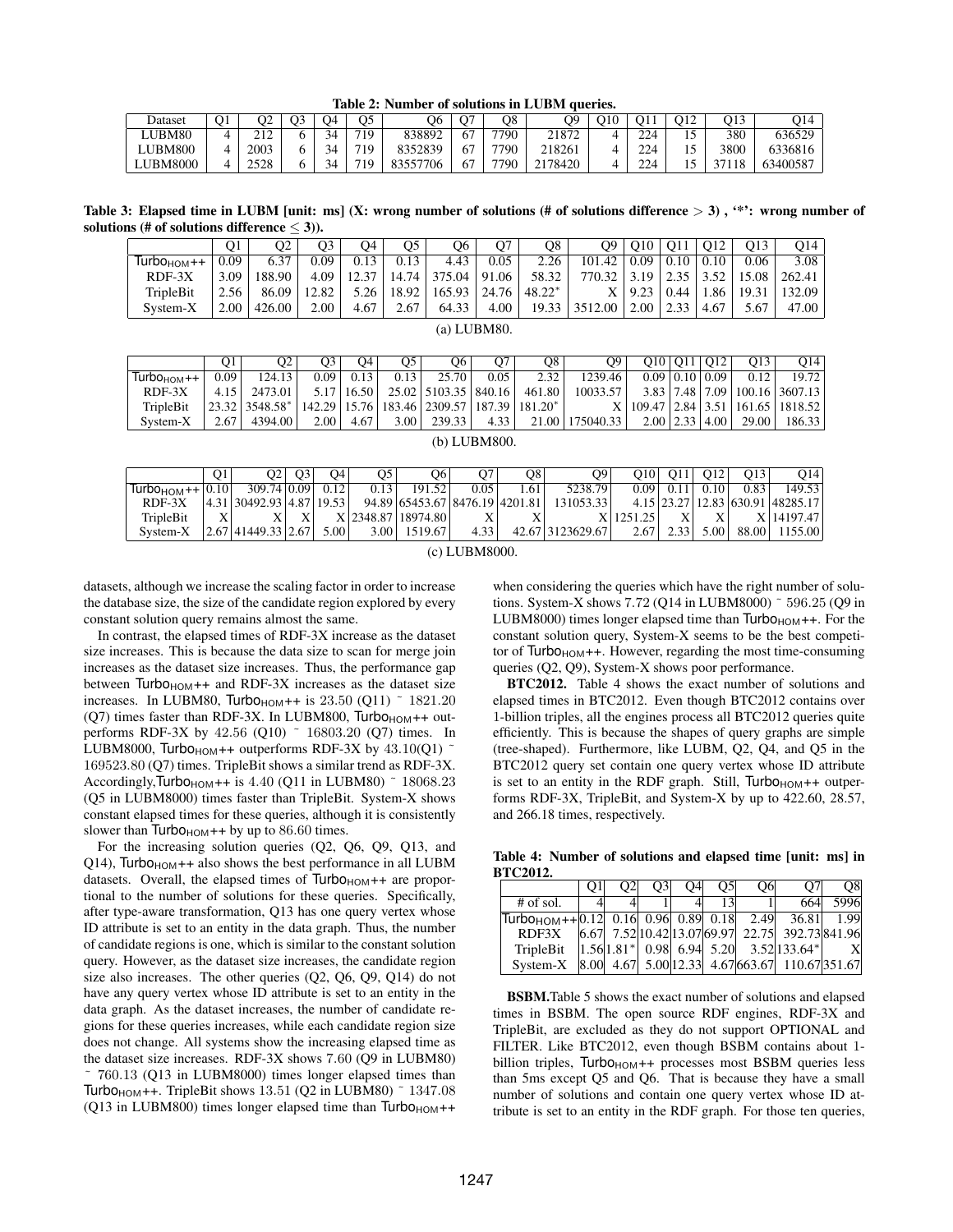Turbo<sub>HOM</sub>++ outperforms System-X by 2.37  $\degree$  7284.47 times. Q5 and Q6 take longer than the other queries because they use expensive filters such as join conditions (Q5) and a regular expression (Q6) and filter out a large number of solutions after basic graph pattern matching is finished. Before evaluating FILTER, Q5 (Q6) has 178030 (2848000) solutions from the query graph pattern and only qualifies 6803 (43508) final solutions.

Table 5: Number of solutions and elapsed time [unit: ms] in BSBM.

|                         | Q1    | Ο2    | O3  | Ο4         | O5   | Э6                                    |
|-------------------------|-------|-------|-----|------------|------|---------------------------------------|
| $#$ of sol.             | 79    | 17    | 202 | 142        | 6803 | 43508                                 |
| $TurboHOM++ $           | 0.58  | 0.15  |     |            |      | 8.15 1.27 344.66 3969.18              |
| System-X                |       |       |     |            |      | 10 1092.67 19.33 21.67 589.67 9889.00 |
|                         | O7    | O8    | O91 | O10        | O11  | 012                                   |
| # of sol.               | ◠     |       | 21  |            | 10   |                                       |
| Turbo <sub>HOM</sub> ++ | 0.25  | 0.16  |     | 0.23       | 0.14 | 0.12                                  |
| System-X                | 23.33 | 12.33 |     | 4.00 11.00 | 3.00 | 8.00                                  |

#### 6.3 Effect of Improvement Techniques

We measure the effect of the improvement techniques including the type-aware transformation (Section 4.1) and the four optimizations (Section 4.3). For this purpose, we use the largest LUBM dataset, LUBM8000. We first show the effect of the type-aware transformation because it is beneficial to all LUBM queries. We next show the effect of the four optimizations (Section 6.3.2).

## *6.3.1 Effect of Type-aware Transformation*

Table 6 shows the elapsed times for the LUBM queries in LUBM8000 using the direct transformation ( $Turbo<sub>HOM</sub>$ ) and the type-aware transformation ( $Turbo<sub>HOM</sub>++$  without optimizations). Compared with the direct transformation, the type-aware transformation improves the query performance by 1.01(Q1) to 27.22(Q6).

The obvious reason for performance improvement is the smaller query sizes after the type-aware transformation. The reduced sized query graph leads to smaller size candidate regions and shorter elapsed times. First of all, Q6 and Q14 benefit the most from the type-aware transformation. After the type-aware transformation, these queries become point-shaped. That is, solutions of these two queries are directly obtained by iterating the data vertices which have the vertex label of the query vertex, which corresponds to lines 2–4 in Algorithm 1. Q13 also benefits much from the typeaware transformation, since the type-aware transformation chooses a better starting query vertex than the direct transformation which chooses a query vertex having type information. Q1, Q3, Q4, Q5, Q7, Q8, Q10, Q11, and Q12 do not benefit from the type-aware transformation because they already have a small number of candidate vertices under the direct transformation.

Q2 benefits less than the other long running queries from the type-aware transformation. The following is the profiling result of Q2 with the direct/type-aware transformation. Q2 with direct transformation takes 26774.73 milliseconds in ExploreCandidateRegion and 31191.29 milliseconds in SubgraphSearch. Note that, with direct transformation, the starting vertex is arbitrarily chosen from  $u_0$ ,  $u_1$ ,  $u_2$  in Figure 5b since they all have same vertex label frequency  $(freq(g, L(u_i)) =$  $1, i = 0, 1, 2$  and the same degree of 1. In our implementation, the first query vertex  $u_0$  is chosen and thus the label of the non-tree edge is subOrganizationOf. However, with type-aware transformation, the starting vertex is  $u_1$  in Figure 8, and the label of the non-tree edge is memberOf. Although the number of candidate regions with  $u_1$  is the minimum among  $u_0$ ,  $u_1$ , and  $u_2$ , the cost of IsJoinable calls for memberOf increases 1.30 times. Thus, Q2 with type-aware transformation takes 9523.60 milliseconds in ExploreCandiateRegion and 40469.47 milliseconds in SubgraphSearch. We achieve only 1.16 times performance improvement. However, the cost of the IsJoinable call is significantly reduced by using +INT. Thus, after applying type-aware transformation and the tailored optimizations, the final elapsed time for Q2 becomes 309.74ms, i.e., 187.15 times performance improvement compared with direct transformation only.

#### *6.3.2 Effect of Four Optimizations*

In this experiment, we measure the effect of four optimizations of Turbo $H$ <sub>HOM</sub>++. We use Q2 and Q9 in LUBM8000 since these two queries in LUBM8000 are the most time-consuming and exploit all optimizations. All the other queries are omitted since their elapsed times are too short, so that it is hard to recognize the effect of optimization. Note that the elapsed times of Q1, Q3  $\degree$  Q5, Q7, Q8, Q10  $\degree$  Q13 are too short (< 2ms), and Q6 and Q14 do not benefit from these optimizations since they are point-shaped.

Figure 12 shows the reduced times of Q2 and Q9 in LUBM8000 after applying these optimizations separately. The optimization techniques in X-axis are ordered by the reduced in a decreasing manner — +INT, -NLF, -DEG, and +REUSE. Interestingly, even though Q2 and Q9 have the same shape (i.e., trianglular), the most effective optimizations were different. +INT was the most effective in Q2. -NLF was the most effective in Q9 since the size of each candidate region was very small. -DEG was more effective in Q9 than in Q2 since Q9 has more data vertices applied to the degree filter. +REUSE was effective in Q9 which has large number of candidate regions while Q2 did not benefit from +REUSE.



Figure 12: Reduced elapsed time of each optimization (Elapsed time of no-optimization: 50016.13ms (Q2) and 17829.50ms (Q9)).

## 7. CONCLUSION

The core function of processing RDF data is subgraph pattern matching. There have been two completely different directions for supporting efficient subgraph pattern matching. One direction is to develop specialized RDF query processing engines exploiting the properties of RDF data, while the other direction is to develop efficient subgraph isomorphism algorithms for general, labeled graphs. In this paper, we posed an important research question, "*Can subgraph isomorphism be tamed for efficient RDF processing?*" In order to address this question, we provided the first direct and comprehensive comparison of the state-of-the-art subgraph isomorphism method with representative RDF processing engines.

We first showed that a subgraph isomorphism algorithm requires minimal modification to handle a graph homomorphism with edge label mapping which is the RDF graph pattern matching semantics. We then provided a novel transformation method, called